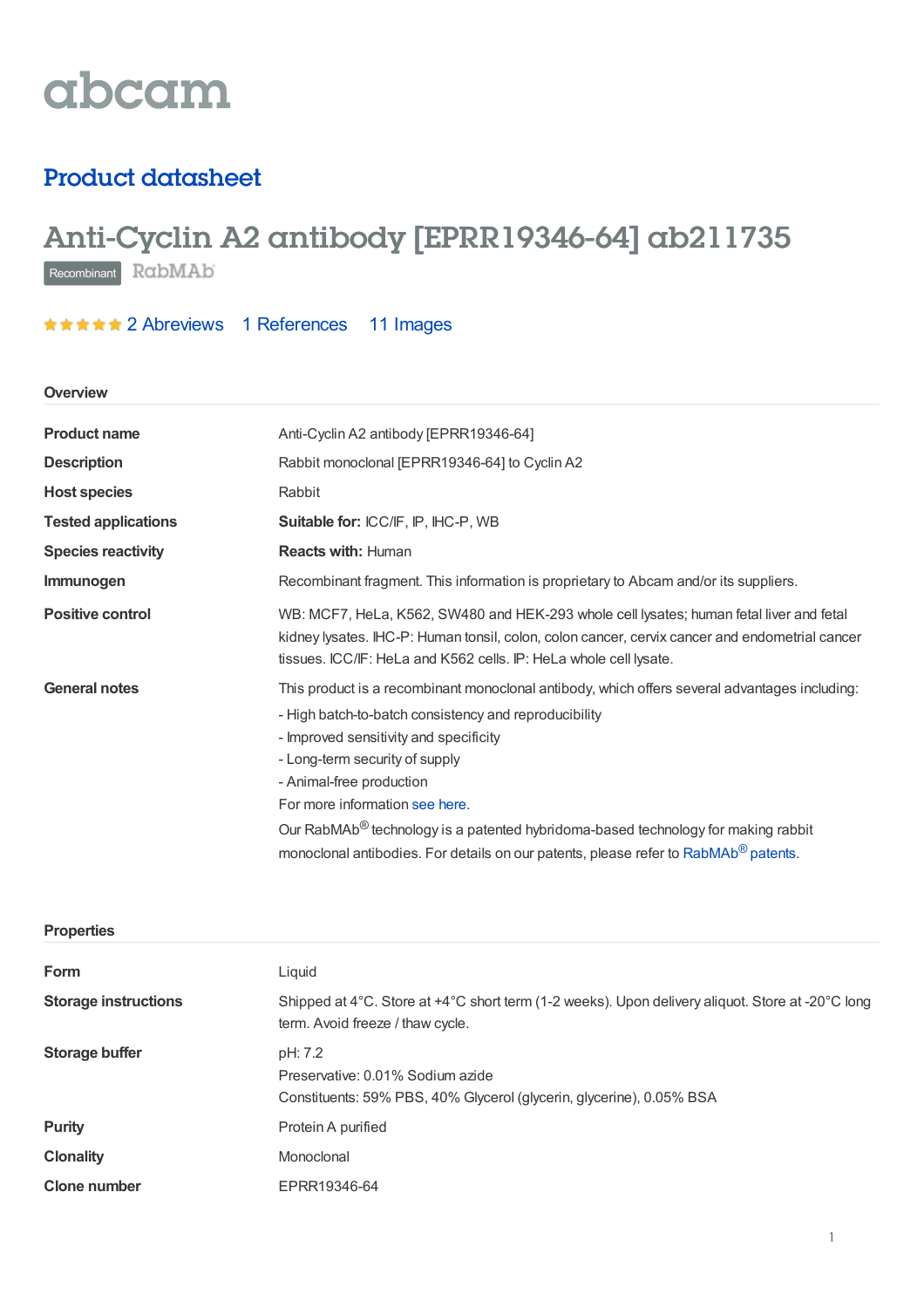# **Applications**

**The Abpromise guarantee** Our [Abpromise](https://www.abcam.com/abpromise) guarantee covers the use of ab211735 in the following tested applications.

The application notes include recommended starting dilutions; optimal dilutions/concentrations should be determined by the end user.

| <b>Application</b> | <b>Abreviews</b> | <b>Notes</b>                                                                                                                  |
|--------------------|------------------|-------------------------------------------------------------------------------------------------------------------------------|
| <b>ICC/IF</b>      | <b>★★★★★(1)</b>  | 1/250.                                                                                                                        |
| IP                 |                  | 1/30.                                                                                                                         |
| <b>IHC-P</b>       |                  | 1/2000. Perform heat mediated antigen retrieval with Tris/EDTA<br>buffer pH 9.0 before commencing with IHC staining protocol. |
| <b>WB</b>          | ★★★★★(1)         | 1/1000. Detects a band of approximately 50 kDa (predicted<br>molecular weight: 49 kDa).                                       |

## **Target**

| <b>Function</b>              | Essential for the control of the cell cycle at the G1/S (start) and the G2/M (mitosis) transitions. |
|------------------------------|-----------------------------------------------------------------------------------------------------|
| <b>Sequence similarities</b> | Belongs to the cyclin family. Cyclin AB subfamily.                                                  |
| Developmental stage          | Accumulates steadily during G2 and is abruptly destroyed at mitosis.                                |
| <b>Cellular localization</b> | Nucleus. Cytoplasm. Cytoplasmic when associated with SCAPER.                                        |

#### **Images**



Western blot - Anti-Cyclin A2 antibody [EPRR19346-64] (ab211735)

| <b>Lanes 1-4: Anti-Cyclin A2 antibody [EPRR19346-64] (ab211735)</b> |
|---------------------------------------------------------------------|
| at 1/1000 dilution                                                  |
| <b>Lane 5:</b> Anti-Cyclin A2 antibody [EPRR19346-64] (ab211735) at |
| 1/10000 dilution                                                    |
|                                                                     |
| Lane 1: MCF7 (Human breast adenocarcinoma cell line) whole          |
| cell lysate                                                         |
| <b>Lane 2:</b> HeLa (Human epithelial cell line from cervix         |
| adenocarcinoma) whole cell lysate                                   |
| <b>Lane 3: K562 (Human chronic myelogenous leukemia cell line</b>   |
| from bone marrow) whole cell lysate                                 |
| <b>Lane 4:</b> SW480 (Human colorectal adenocarcinoma cell line)    |
| whole cell lysate                                                   |
| <b>Lane 5: HEK-293 (Human epithelial cell line from embryonic</b>   |
| kidney) whole cell lysate                                           |
|                                                                     |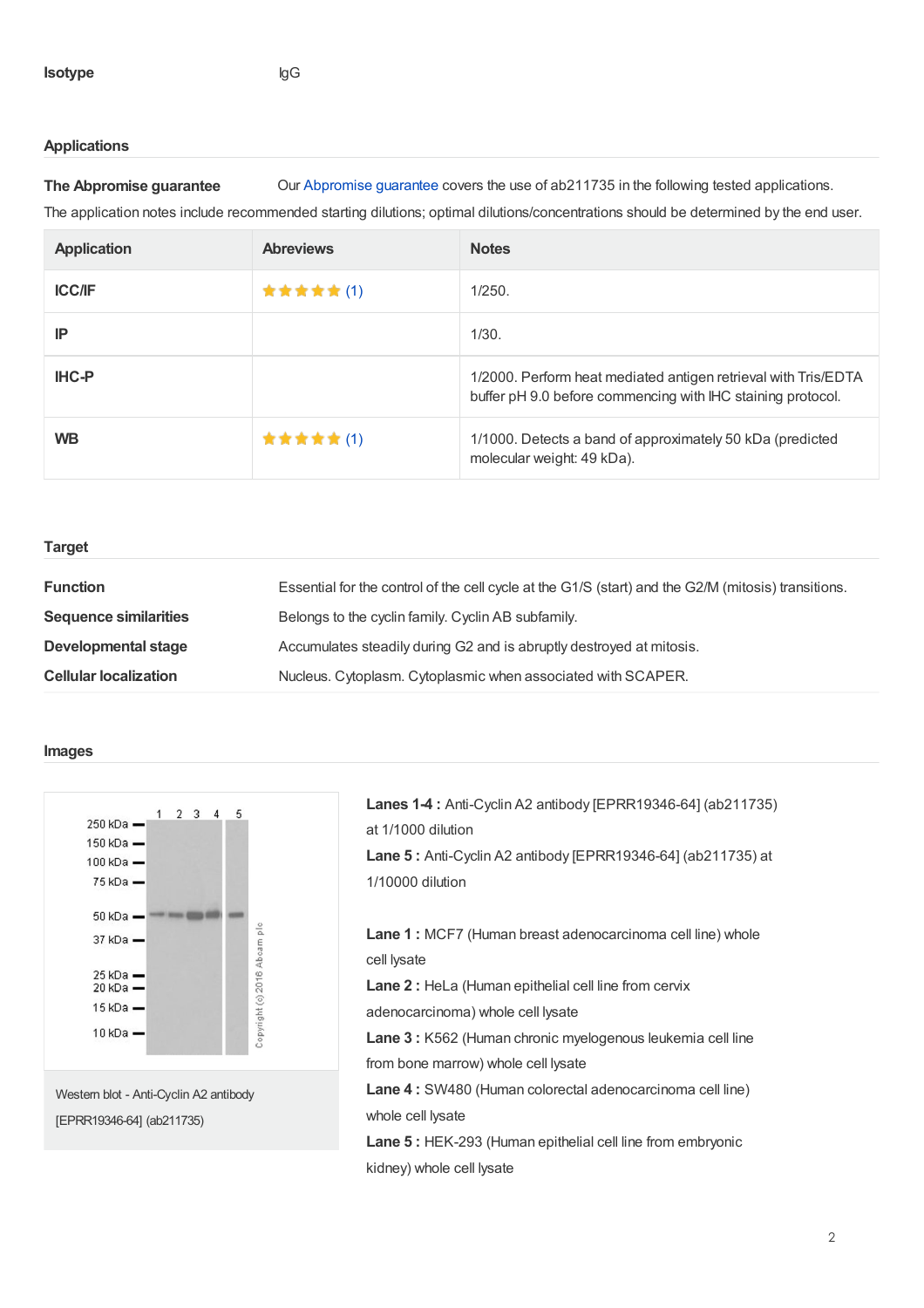Lysates/proteins at 10 µg per lane.

#### **Secondary**

**All lanes :** Goat Anti-Rabbit IgG H&L (HRP) [\(ab97051](https://www.abcam.com/ab97051.html)) at 1/100000 dilution

**Predicted band size:** 49 kDa **Observed band size:** 50 kDa

**Exposure time:** 3 seconds

Blocking/Dilution buffer: 5% NFDM/TBST.

**All lanes :** Anti-Cyclin A2 antibody [EPRR19346-64] (ab211735) at 1/1000 dilution

**Lane 1 :** Human fetal liver lysate

**Lane 2 :** Human fetal kidney lysate

Lysates/proteins at 10 µg per lane.

# **Secondary**

**All lanes :** Goat Anti-Rabbit IgG Peroxidase Conjugate, specific to the non-reduced form of IgG at 1/10000 dilution

**Predicted band size:** 49 kDa **Observed band size:** 50 kDa

Blocking/Dilution buffer: 5% NFDM/TBST.

Exposure time: Lane 1: 30 seconds; Lane 2: 3 minutes.



Western blot - Anti-Cyclin A2 antibody [EPRR19346-64] (ab211735)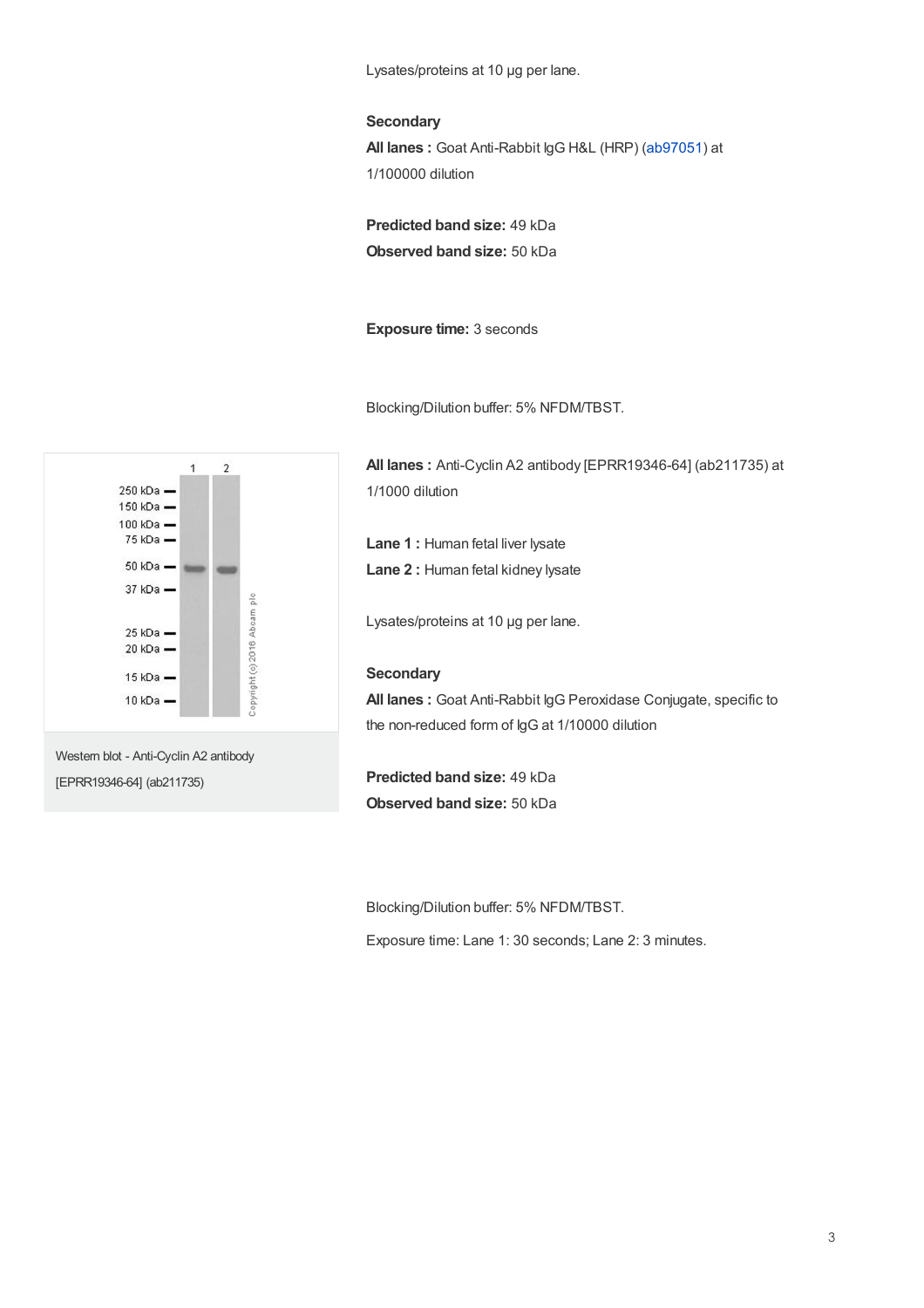

Immunohistochemistry (Formalin/PFA-fixed paraffinembedded sections) - Anti-Cyclin A2 antibody [EPRR19346-64] (ab211735)

Immunohistochemical analysis of paraffin-embedded human tonsil tissue labeling Cyclin A2 with ab211735 at 1/2000 dilution, followed by Goat Anti-Rabbit IgG H&L (HRP) [\(ab97051](https://www.abcam.com/ab97051.html)) at 1/500 dilution. Nuclear and weak cytoplasmic staining on germinal center cells of human tonsil tissue is observed. Counter stained with Hematoxylin.

Secondary antibody only control: Used PBS instead of primary antibody, secondary antibody is Goat Anti-Rabbit IgG H&L (HRP) ([ab97051](https://www.abcam.com/ab97051.html)) at 1/500 dilution.

Perform heat mediated antigen retrieval with Tris/EDTA buffer pH 9.0 before commencing with IHC staining protocol.



Immunohistochemistry (Formalin/PFA-fixed paraffinembedded sections) - Anti-Cyclin A2 antibody [EPRR19346-64] (ab211735)

Immunohistochemical analysis of paraffin-embedded hjuman colon tissue labeling Cyclin A2 with ab211735 at 1/2000 dilution, followed byGoat Anti-Rabbit IgG H&L (HRP) [\(ab97051](https://www.abcam.com/ab97051.html)) at 1/500 dilution. Nuclear and weak cytoplasmic staining on a small proportion of epithelial cells of human colon tissue is observed. Counter stained with Hematoxylin.

Secondary antibody only control: Used PBS instead of primary antibody, secondary antibody is Goat Anti-Rabbit IgG H&L (HRP) ([ab97051](https://www.abcam.com/ab97051.html)) at 1/500 dilution.

Perform heat mediated antigen retrieval with Tris/EDTA buffer pH 9.0 before commencing with IHC staining protocol.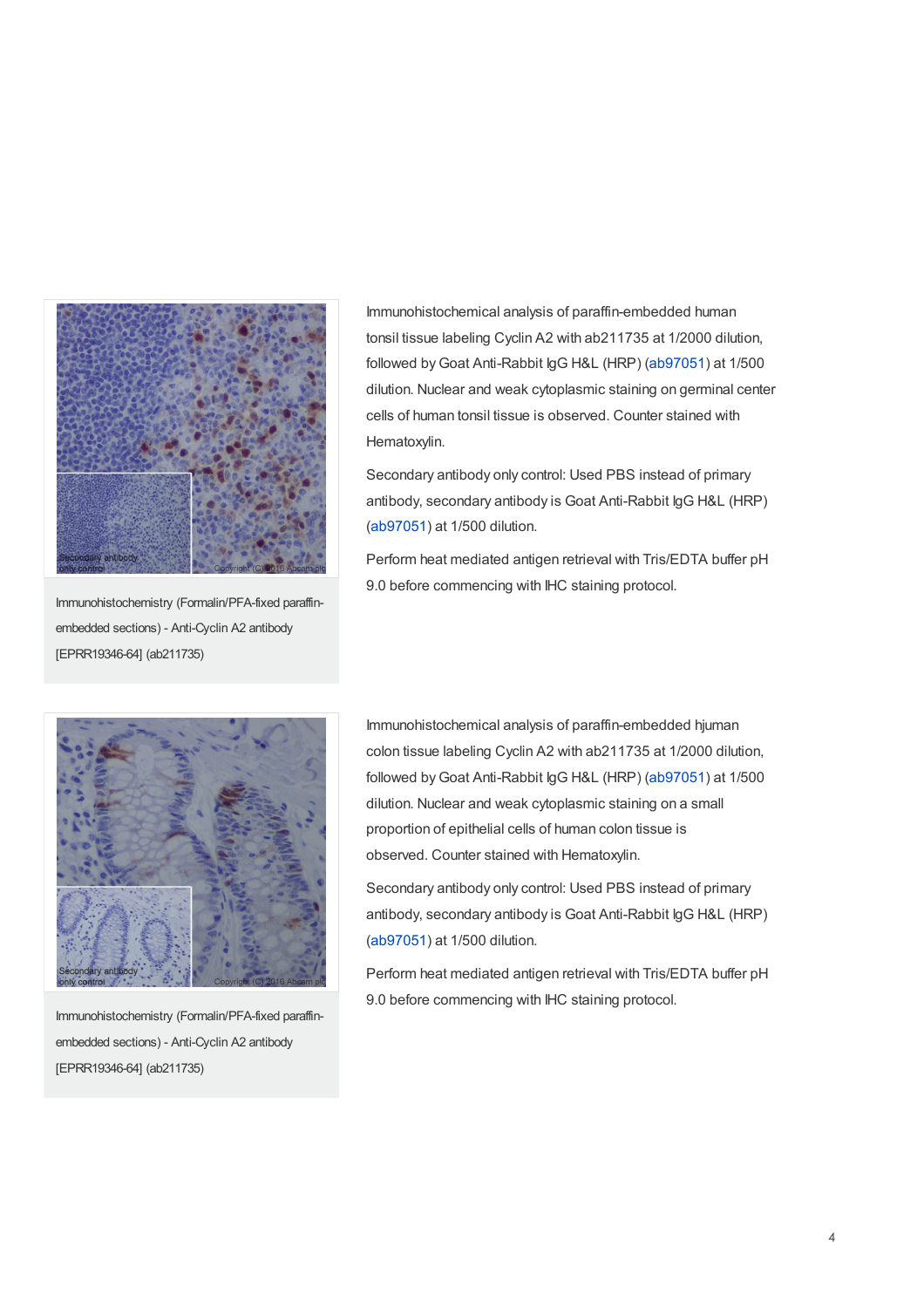

Immunohistochemistry (Formalin/PFA-fixed paraffinembedded sections) - Anti-Cyclin A2 antibody [EPRR19346-64] (ab211735)

Immunohistochemical analysis of paraffin-embedded human colon cancer tissue labeling Cyclin A2 with ab211735 at 1/2000 dilution, followed byGoat Anti-Rabbit IgG H&L (HRP) [\(ab97051](https://www.abcam.com/ab97051.html)) at 1/500 dilution. Nuclear and weak cytoplasmic staining on some tumor cells of human colon cancer tissue is observed. Counter stained with Hematoxylin.

Secondary antibody only control: Used PBS instead of primary antibody, secondary antibody is Goat Anti-Rabbit IgG H&L (HRP) ([ab97051](https://www.abcam.com/ab97051.html)) at 1/500 dilution.

Perform heat mediated antigen retrieval with Tris/EDTA buffer pH 9.0 before commencing with IHC staining protocol.



Immunohistochemistry (Formalin/PFA-fixed paraffinembedded sections) - Anti-Cyclin A2 antibody [EPRR19346-64] (ab211735)

Immunohistochemical analysis of paraffin-embedded human cervix cancer tissue labeling Cyclin A2 with ab211735 at 1/2000 dilution, followed by Goat Anti-Rabbit IgG H&L (HRP) [\(ab97051](https://www.abcam.com/ab97051.html)) at 1/500 dilution. Nuclear and weak cytoplasmic staining on some tumor cells of human cervix cancer tissue is observed. Counter stained with Hematoxylin.

Secondary antibody only control: Used PBS instead of primary antibody, secondary antibody is Goat Anti-Rabbit IgG H&L (HRP) ([ab97051](https://www.abcam.com/ab97051.html)) at 1/500 dilution.

Perform heat mediated antigen retrieval with Tris/EDTA buffer pH 9.0 before commencing with IHC staining protocol.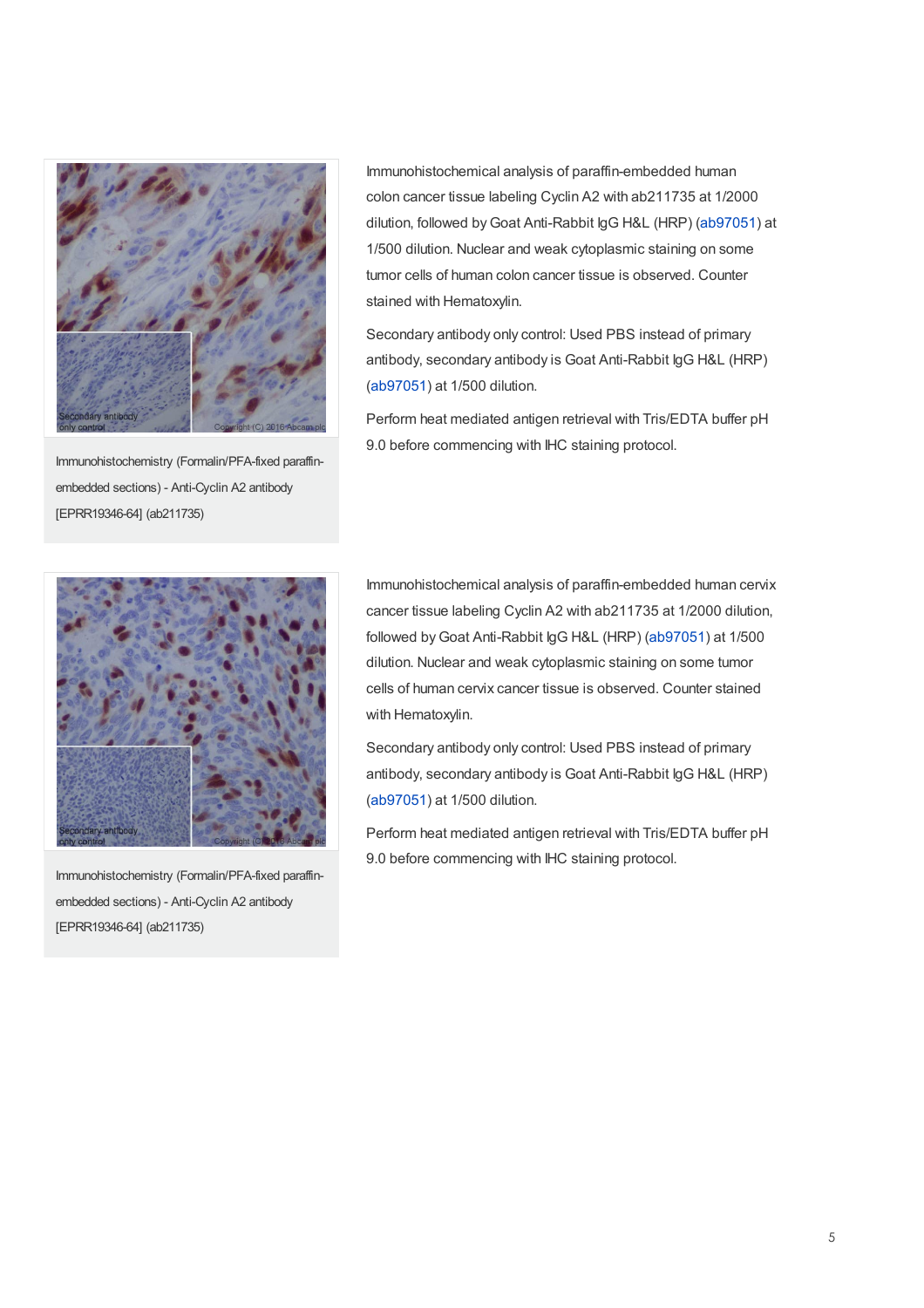

Immunohistochemistry (Formalin/PFA-fixed paraffinembedded sections) - Anti-Cyclin A2 antibody [EPRR19346-64] (ab211735)

Immunohistochemical analysis of paraffin-embedded human endometrial cancer tissue labeling Cyclin A2 with ab211735 at 1/2000 dilution, followed by Goat Anti-Rabbit IgG H&L (HRP) ([ab97051](https://www.abcam.com/ab97051.html)) at 1/500 dilution. Nuclear and weak cytoplasmic staining on some tumor cells of human endometrial cancer tissue is observed. Counter stained with Hematoxylin.

Secondary antibody only control: Used PBS instead of primary antibody, secondary antibody is Goat Anti-Rabbit IgG H&L (HRP) ([ab97051](https://www.abcam.com/ab97051.html)) at 1/500 dilution.

Perform heat mediated antigen retrieval with Tris/EDTA buffer pH 9.0 before commencing with IHC staining protocol.



Immunocytochemistry/ Immunofluorescence - Anti-Cyclin A2 antibody [EPRR19346-64] (ab211735)

Immunofluorescent analysis of 4% paraformaldehyde-fixed, 0.1% Triton X-100 permeabilized HeLa (Human epithelial cell line from cervix adenocarcinoma) cells labeling Cyclin A2 with ab211735 at 1/250 dilution, followed by Goat Anti-Rabbit IgG H&L (Alexa Fluor® 488) [\(ab150077](https://www.abcam.com/ab150077.html)) secondary antibody at 1/1000 dilution (green). Confocal image showing nuclear and cytoplasmic staining on HeLa cell line. The nuclear counter stain is DAPI(blue).

Tubulin is detected with Anti-alpha Tubulin mouse MAb [\(ab7291](https://www.abcam.com/ab7291.html)) at 1/1000 dilution and Goat Anti-Mouse IgG H&L (Alexa Fluor® 594) ([ab150120](https://www.abcam.com/ab150120.html)) secondary antibody at 1/1000 dilution (red).

The negative controls are as follows:

-ve control 1: ab211735 at 1/250 dilution followed by Goat Anti-Mouse IgG H&L (Alexa Fluor® 594) [\(ab150120](https://www.abcam.com/ab150120.html)) secondary antibody at 1/1000 dilution.

-ve control 2: Anti-alpha Tubulin mouse MAb ([ab7291\)](https://www.abcam.com/ab7291.html) at 1/1000 dilution followed by Goat Anti-Rabbit IgG H&L (Alexa Fluor<sup>®</sup> 488) ([ab150077](https://www.abcam.com/ab150077.html)) secondary antibody at 1/1000 dilution.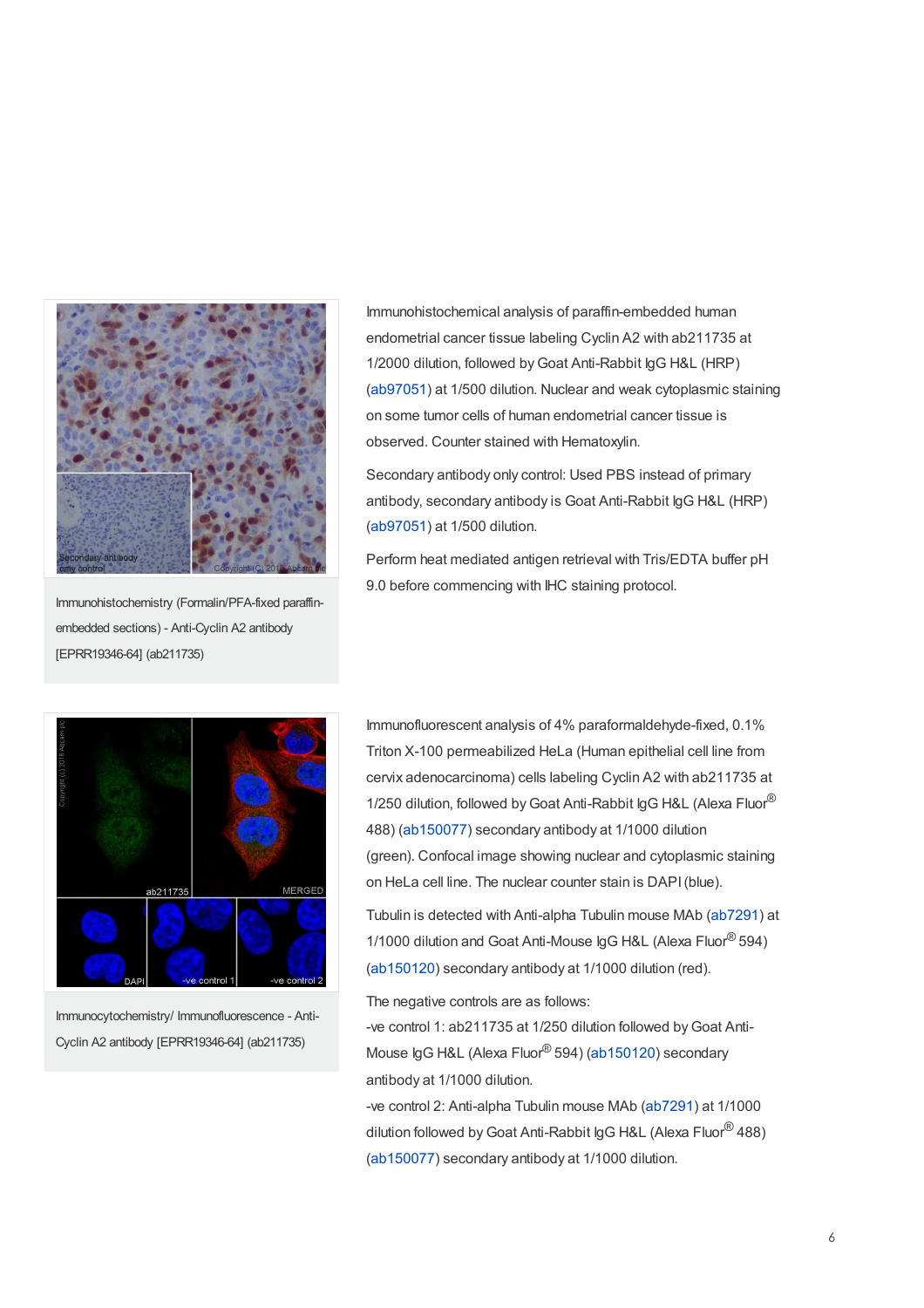

Immunocytochemistry/ Immunofluorescence - Anti-Cyclin A2 antibody [EPRR19346-64] (ab211735)

Immunofluorescent analysis of 4% paraformaldehyde-fixed, 0.1% Triton X-100 permeabilized K562 (Human chronic myelogenous leukemia cell line from bone marrow) cells labeling Cyclin A2 with ab211735 at 1/250 dilution, followed byGoat Anti-Rabbit IgG H&L (Alexa Fluor® 488) [\(ab150077](https://www.abcam.com/ab150077.html)) secondary antibody at 1/1000 dilution (green). Confocal image showing nuclear and cytoplasmic staining on K562 cell line. The nuclear counter stain is DAPI(blue).

Tubulin is detected with Anti-alpha Tubulin mouse MAb [\(ab7291](https://www.abcam.com/ab7291.html)) at 1/1000 dilution and Goat Anti-Mouse IgG H&L (Alexa Fluor® 594) ([ab150120](https://www.abcam.com/ab150120.html)) secondary antibody at 1/1000 dilution (red).

The negative controls are as follows:

-ve control 1: ab211735 at 1/250 dilution followed byGoat Anti-Mouse IgG H&L (Alexa Fluor® 594) [\(ab150120](https://www.abcam.com/ab150120.html)) secondary antibody at 1/1000 dilution.

-ve control 2: Anti-alpha Tubulin mouse MAb ([ab7291\)](https://www.abcam.com/ab7291.html) at 1/1000 dilution followed by Goat Anti-Rabbit IgG H&L (Alexa Fluor<sup>®</sup> 488) ([ab150077](https://www.abcam.com/ab150077.html)) secondary antibody at 1/1000 dilution.



Immunoprecipitation - Anti-Cyclin A2 antibody [EPRR19346-64] (ab211735)

Cyclin A2 was immunoprecipitated from 0.35 mg of HeLa (Human epithelial cell line from cervix adenocarcinoma) whole cell lysate with ab211735 at 1/30 dilution. Western blot was performed from the immunoprecipitate using ab211735 at 1/1000 dilution. VeriBlot for IP Detection Reagent (HRP) [\(ab131366](https://www.abcam.com/ab131366.html)), was used for detection at 1/10,000 dilution

Lane 1: HeLa whole cell lysate 10ug (Input).

Lane 2: ab211735 IP in HeLa whole cell lysate.

Lane 3: Rabbit monoclonal IgG [\(ab172730](https://www.abcam.com/ab172730.html)) instead of ab211735 in HeLa whole cell lysate.

Blocking and dilution buffer and concentration: 5% NFDM/TBST.

Exposure time: 3 seconds.